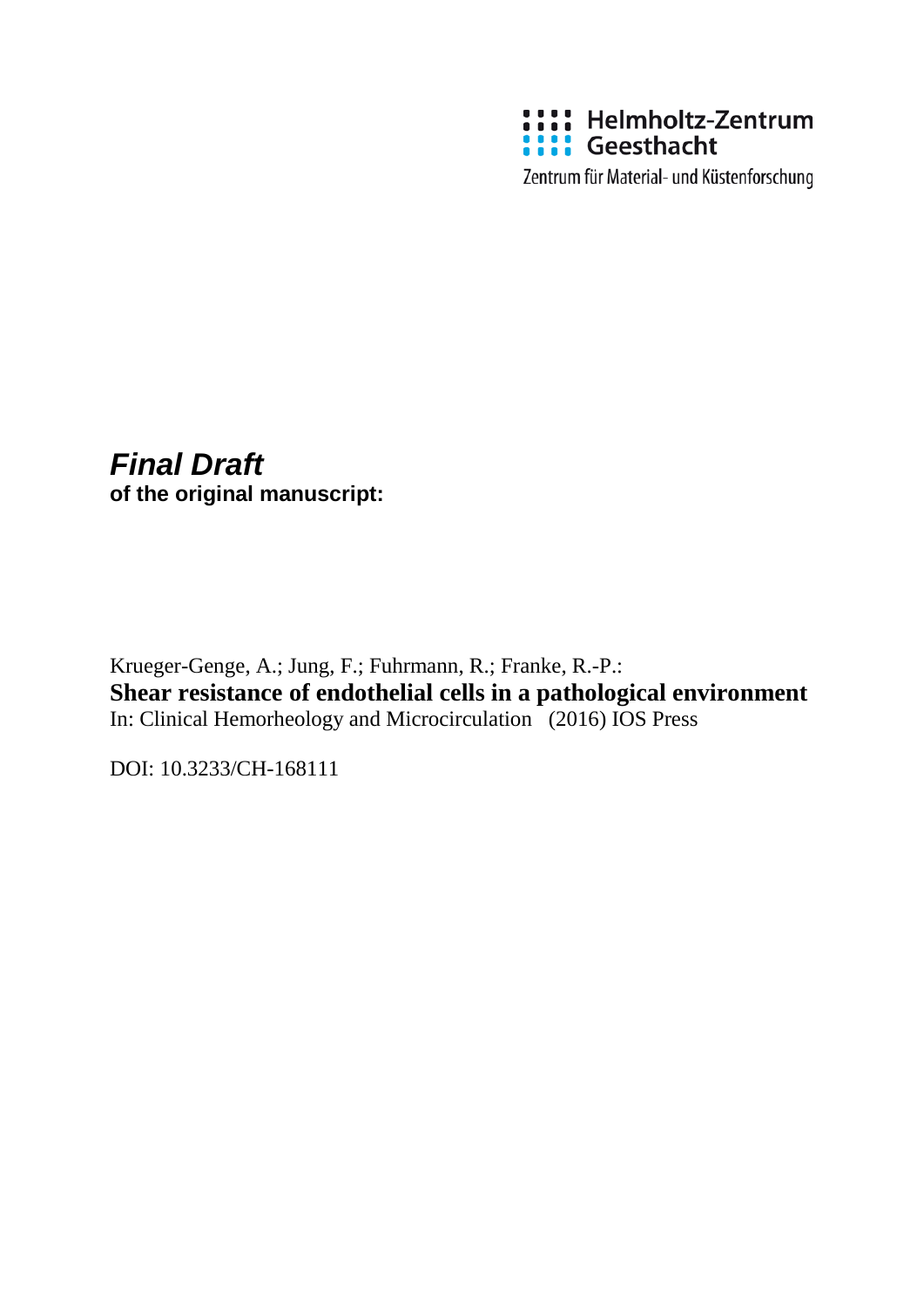### **Shear resistance of endothelial cells in a pathological environment**

Anne Krüger-Genge<sup>1</sup>, Friedrich Jung<sup>1,2</sup>, Rosemarie Fuhrmann<sup>3</sup>, Ralf-Peter Franke<sup>3</sup>

<sup>1</sup> Institute of Biomaterial Science and Berlin-Brandenburg Center for Regenerative Therapies, Helmholtz-Zentrum Geesthacht,Teltow, Germany

- <sup>2</sup> Institute of Clinical Hemostaseology and Transfusion Medicine, University of Saarland, Germany
- <sup>3</sup> Department of Biomaterials, Central Institute for Biomedical Engineering, University of Ulm, Ulm, Germany

Corresponding author: F. Jung, friedrich.jung@hzg.de

#### **Abstract**

**Background:** Endothelial cells (EC) *in vivo* are strongly influenced by changes of the milieu exterieur. Under pathological conditions EC can become activated e.g. in hypoxic areas or during sepsis. In general, the endothelialization of implant materials is evaluated *in vitro* under physiological conditions. Though, in patients who receive implant materials pathological conditions are often present. An open question is therefore, how ECs seeded on a body foreign substrate behave in a pathologic microenvironment. In this *in vitro* study a microenvironment was created mimicking the conditions present in septic patients. To simulate this situation *in vitro*, serum of patients with septic shock was added to the culture medium of EC cultured on glass. The samples were sheared in a cone-plate rheometer (shear rate of  $6 \text{ dyn/cm}^2$ ) with subsequent analysis of the morphology, the microfilament organization and the shear resistance and compared to control cultures of EC without shock serum supplementation. Aim of the study was to investigate whether this *in vitro* model provides information about the functionality of an EC monolayer on a body foreign surface under pathological conditions.

**Results:** Septic conditions induced severe changes of the morphology of the adherent cells: there was a strong induction of stress fibers. In addition, lots of cells or cell groups were detached visible as denuded areas in the EC monolayer. After shear stress exposure only 28.7% of EC seeded in cell medium supplemented with serum of septic patients remained adherent (control cells: 96.8%).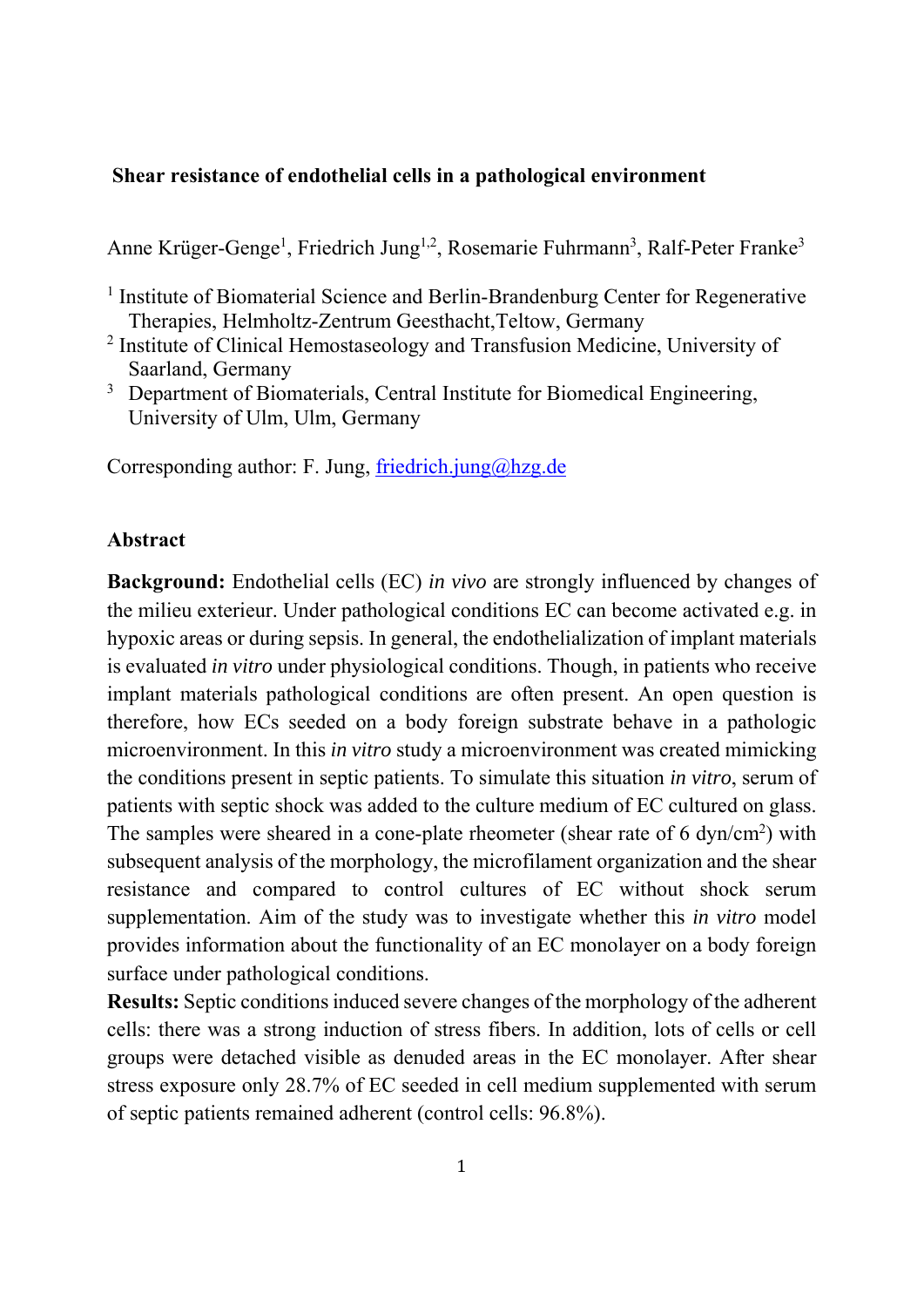**Conclusion:** The study demonstrates that the microenvironment is of extreme importance for the behavior of EC and that *in vivo* pathologies can be simulated *in vitro*. This opens the possibility to evaluate new implant materials under physiological but more important also under certain pathological conditions simulating the implant size and the disease of the host.

Key words: Endothelial cells, *in vitro*, sepsis, shear rate

### **1. Introduction**

Atherosclerotic diseases are still the main cause of death worldwide [29]. Based on a longer lifespan and improved medical care the number of patients receiving biomedical implants is raising in the last decades. Particularly the progress in medical technology has led to an increase of interventional procedures like angioplasty and/or stenting, valve replacement as well as of vascular bypass surgery [25]. One of the causes of dysfunction or even failure of such implants is the thrombogenicity of most of the implant materials [32,33]. This is particularly the case with small vascular prostheses (< 6 mm). Up to now no synthetic prosthesis for e.g. coronary bypasses are available [35].

One strategy to overcome this problem is to endothelialize the inner surface of bypass prostheses [23], modeling *in vivo* conditions and rendering them haemocompatible. A dense endothelial cell (EC) monolayer covers the inner surface of blood vessels. After the first description in 1865 up to the early 1970s, this monolayer was viewed to be a mere barrier separating the blood cells from the tissue. The discoveries of prostacyclin [27] and its synthesis in EC [40] as well as the groundbreaking report from Furchgott & Zawadski about the active role of the endothelium on the vasodilation of the vasculature [14] have provided the basis that the endothelium is a key player in the homeostasis of different pathophysiological processes [16]. Among other processes EC are involved in the control of platelet adherence as well as aggregation and prevent – under physiological conditions – thrombus growth and vascular occlusions.

However, under pathological conditions EC can be activated e.g. in hypoxic areas or during sepsis [21,31,36]. *In vitro* studies using EC monolayers have shown that numerous factors – occurring in the vasculature under pathological conditions – can activate EC which then may lose their antithrombotic capacity [42]; like tumor necrosis factor (TNF, [30]), endotoxin [6], Interleukin-1 [4], or thrombin [15].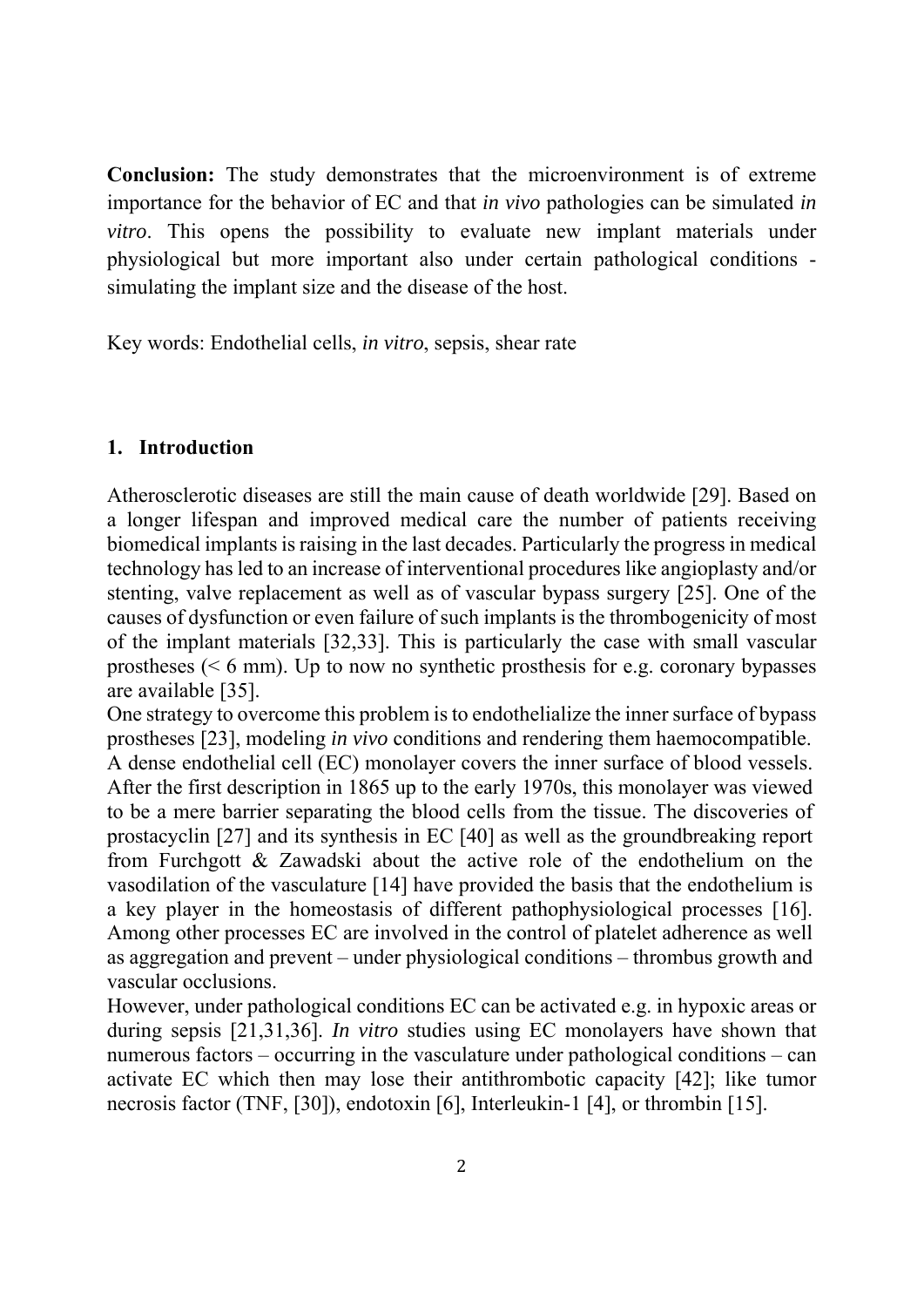An open question is how EC seeded on a body foreign substrate behave in a pathologic microenvironment. It is well known, that in septic patients noxa are circulating in the blood, which lead to severe changes of EC morphology and function inducing hyperpermeability, edema and hypotension [13,20,24]. To mimick this situation *in vitro*, serum of patients with septic shock was added to the culture medium of EC cultured on glass substrates. The samples with a confluent monolayer of EC were sheared in a cone-plate rheometer (a shear rate of 6 dyn/cm<sup>2</sup> was used to mimick venous shear rates) and thereafter the morphology, the microfilament organization and the shear resistance of EC was analyzed and compared to control cultures of EC without shock serum supplementation.

Our hypothesis is that this *in vitro* model might provide information about the functionality of an endothelial monolayer on a body foreign surface under pathological conditions predicting the *in vivo* situation. Further studies with polymerbased biomaterials - intended to be used as implant material - are in preparation as are also other pathological conditions.

### **2. Material and Methods**

#### *2.1 Study design*

Human venous endothelial cells (HUVEC) of the third passage derived from human umbilical cord veins were grown *in vitro* on an extracellular matrix (ECM). HUVEC were maintained until functional confluence (stress fiber reduction and formation of a marginal filament band) under static standard culture conditions  $(5\%$  CO<sub>2</sub>,  $95\%$ humidity, 37◦C) [12]. HUVEC were experimentally exposed to shear stress 11 days after onset of culture. Shear experiments were performed with six samples (n=6). The manuscript was written in accordance with the ethical guidelines of Clinical Hemorheology and Microcirculation [3].

#### *2.2 Endothelial cells (HUVEC)*

HUVEC were harvested from the human umbilical cord vein by enzymatic digest using a mixture of 0.1% collagenase and 0.05% trypsin according to the method of Jaffé [18]. The cells were cultivated in standard culture medium supplemented with human serum pool. HUVEC of the third passage  $(5 \times 10^4 \text{ cells} / \text{cm}^2)$  were seeded on glass cover slips (2.7 cm diameter) coated with a tissue-type ECM secreted by bovine corneal ECs which is typical of medium and large vessel intimae. Every second day the culture medium was exchanged.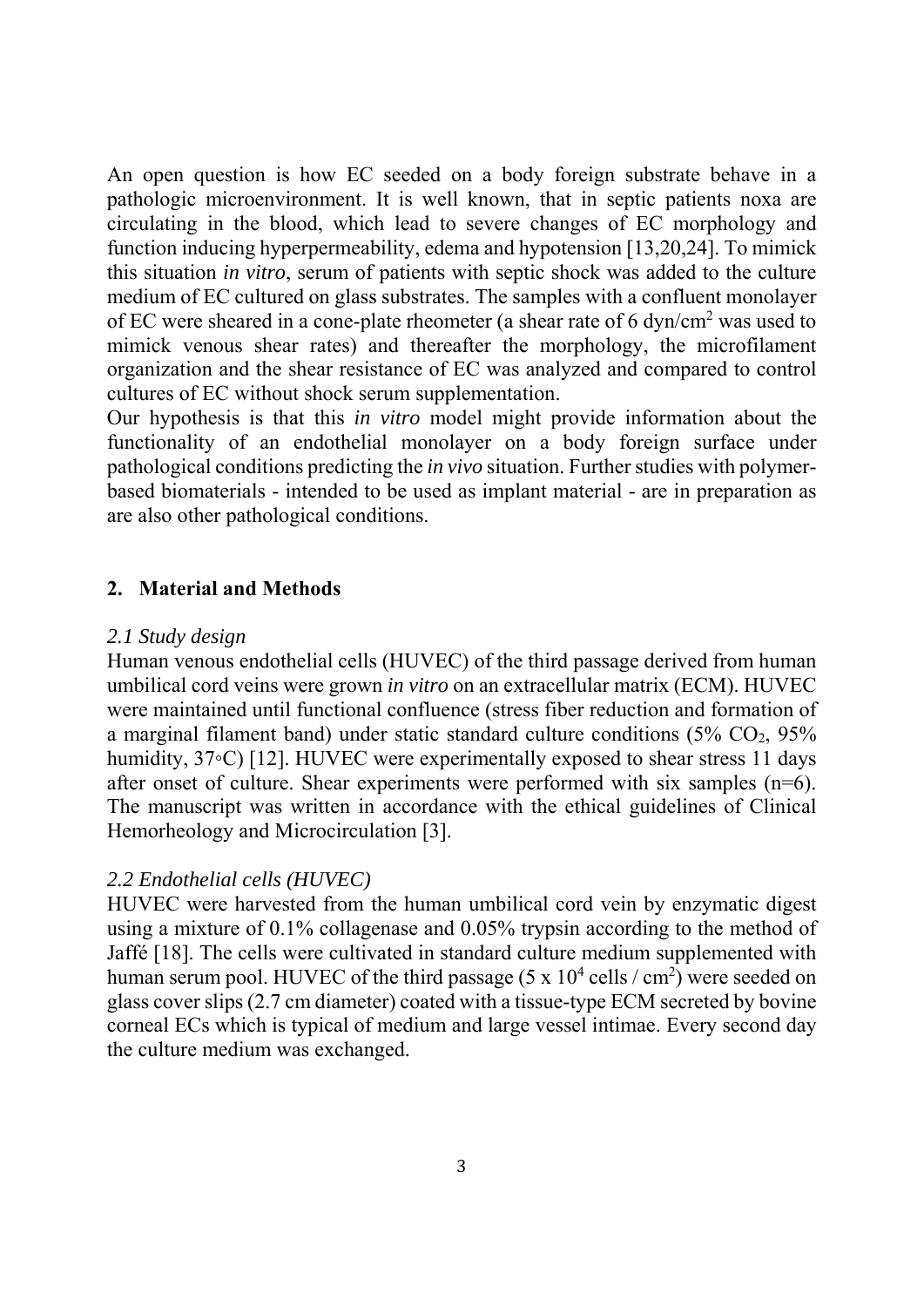#### *2.3 Test Procedure*

After reaching functional confluence cell culture medium was exchanged and supplemented with either septic or autologous serum 20% v/v (see para 2.4). Thereafter HUVEC were inserted into the rheometer. For the exposure of adherent HUVEC to uniform shear stress a cone-and-plate shearing device (Smard-CAD Deutschland GmbH, Neu-Ulm, Germany) was used, which accommodate three samples per run at 37°C. After insertion of a sample into one of the three probe heads, the whole setup was positioned directly under a sterile truncated glass-cone (25 mm diameter and 2° angle) as described by Schulz et al. [39]. The glass cone was connected to a direct current servo motor of the shearing device and lifted under observation by a real time camera system until the correct spacing between the cell seeded surface of the investigated material and the cone tip was achieved. Thereafter the shearing of the probes was started  $(6 \text{ dyn/cm}^2 \text{ for } 30, 60, 90 \text{ or } 120 \text{ minutes}).$ Directly before and after the shear experiments images were taken to analyze cell density and morphology.

The actin content of the microfilaments was stained by Phalloidin Rhodamin. The microfilaments were documented by use of an Olympus microscope (IMT-2) equipped with a UV lamp and online connected to a TV chain (Sony XC 50 ST/monochrome) implying an OPTIMAS – Image analysis system.

## *2.4 Serum preparation*

Freeze dried sera (from patients with septic shock) were fractionated using a Sephacryl S-200 column. 100 mg protein were solved in 2 ml of 10 mM ammonium acetate (pH-7.4), which was also used as balancing buffer, and applied to the column. The column was perfused at a linear flow rate of 7.4 ml/h and a chromatogram was recorded. Fractions of 6.5 ml were collected. One ml of each fraction was added to 24 ml Medium 199 supplemented with 20% human serum pool of apparently healthy donators. The whole solution was sterilized by filtration, filled in sterile vials and stored at 4° C in a cold storage room during the culture period.

## *2.5 Staining*

Actin and the associated proteins myosin and  $\alpha$ -actinin were visualized by fluorescence microscopy using rhodamin-labelled phalloidin and antibodies to calf thymus myosin and gizzard  $\alpha$ -actinin, as described in detail in [10].

## *2.6 Statistics*

Samples are described with mean and standard deviation. Differences between the groups over time were evaluated using ANOVA for repeated measures. The null hypothesis was rejected with a probability of error  $\alpha$  of less than 0.05.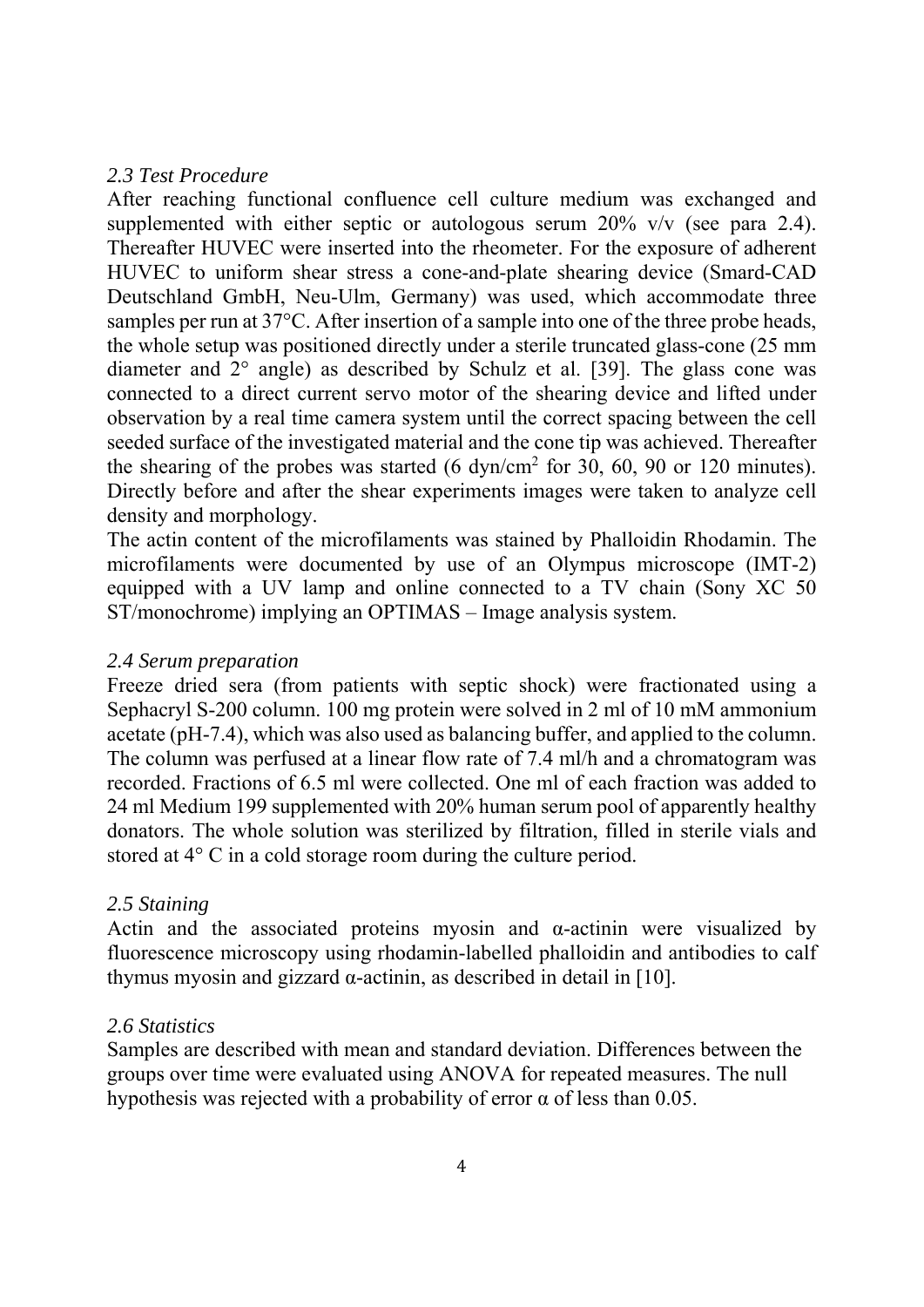### **3. Results**

Serum of patients added to the culture media  $(20\% \text{ v/v})$  led to significant changes of the EC. While 96.8% of the EC remained adherent on the ECM using the pure culture medium, culture medium supplemented with serum of septic patients  $(20\%$  v/v) induced a pronounced detachment of EC; in this microenvironment only 28.7% of the EC still adhered on the ECM after shearing with 6 dyn/cm<sup>2</sup> for 2 hours ( $p$ <0.01, see Fig.1).



Figure 1: Percentage of adherent endothelial cells (EC) on extracellular matrix cultured in medium alone or in culture medium supplemented with serum of septic patients (20% v/v) exposed to 6 dyn/cm<sup>2</sup> shear stress for 2 hours.

Fig. 2a reveals that there was an increase in size of the EC, mostly by cell elongation. Also holes appeared in the cell layer demonstrating the detachment of groups of EC subjected to fluid shear stress. This was accompanied by great amounts of cell debris. Fig. 2b displays the actin part of microfilaments in EC. Below the center of the image a substantial hole in the EC layer is visible resulting from the detachment of approximately 3 EC. The majority of neighboring cells showed the marginal filament band indicative of sufficient cell-cell binding. Cells bordering on the denuded area displayed a strong induction of stress fibers indicative of an increasing reduction of cell-substrate binding.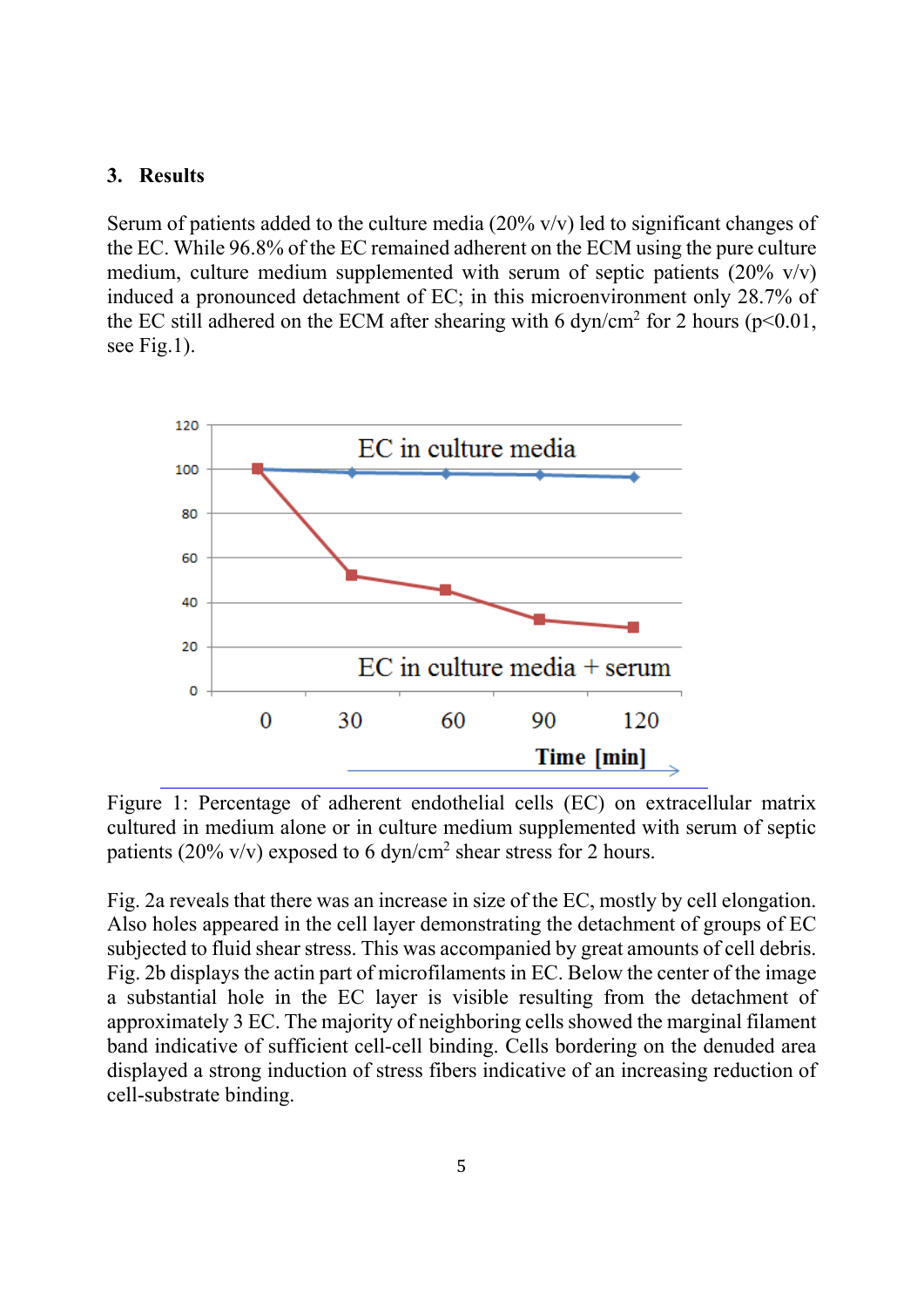

Figure 2: a: Phase-contrast visualization of HUVEC cultured on a tissue-typical extra-cellular matrix in culture medium supplemented with sera from septic shock patients and exposed to shear stress of 6  $dyn/cm<sup>2</sup>$  for 30 minutes (Primary magnification 1 : 200). Scale bar: 30  $\mu$ m

b: Display of the actin component of endothelial microfilaments after cytochemical preparation (Staining of F–actin using Phalloidin-Rhodamin; primary magnification 1 : 630). Scale bar: 30 µm

## **4. Discussion**

Sepsis-associated mortality has been shown to increase with the severity of sepsis [2]. In its severe form, sepsis is accompanied by evidence of organ dysfunction, with mortality reported to be 28 to 50% [1,41]. In sepsis, infection elicits a systemic inflammatory response and endothelial dysfunction which is known to become pathologic in form of increased endothelial barrier permeability, and the resultant microvascular leakage associated with end-organ failure [13,22].

Cultures of functionally confluent venous EC on ECM can represent the endothelial state of venous blood vessels because the microfilament organization in both is characterized by a dense marginal filament band and scarce or absent stress fibers in central parts of the cells [9]. It is well known, that in septic shock patients activation of the endothelium occurs together with a desquamation of EC from the basement membrane. Here the intracellular actomyosin cytoskeleton of EC plays an important part in regulating cell shape, cell–cell and cell–matrix interactions, and cell mobility [5,7,17,28,34].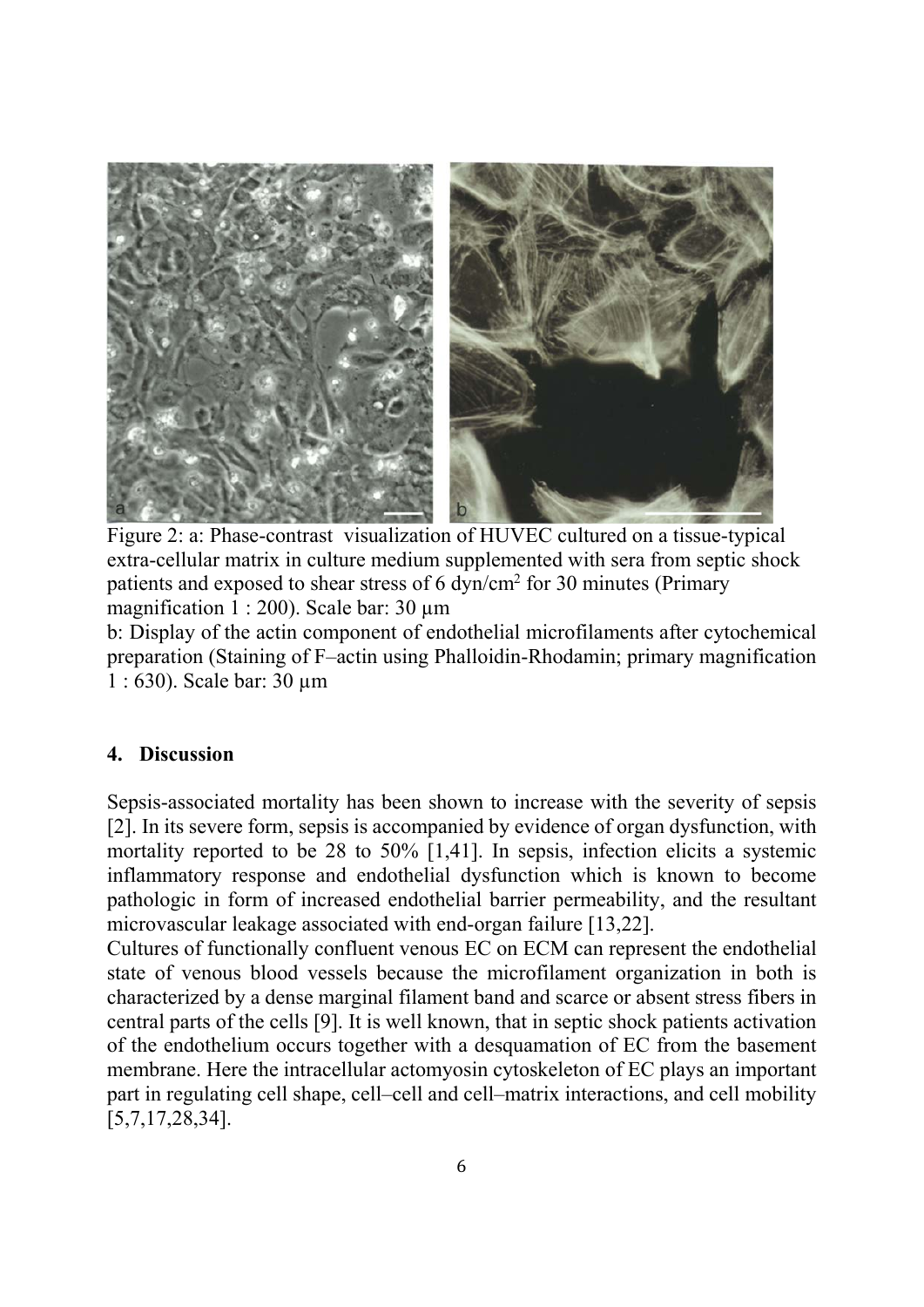In the study presented, the morphology and shear resistance of functionally confluent EC cultured on a typical ECM was examined. It was reported that the proliferation rate of EC, as assessed by incorporation of  ${}^{3}H$ -Thymidine [38], decreased only marginally when fractions of sera of shock patients were added to the culture medium. A dose response relationship, however, existed when increasing amounts of shock sera were added [37]. At a shear stress of 6 dyn/  $\text{cm}^2$ , as applied in this study, considerable changes appeared in cell-substrate binding of EC after the addition of shock serum fractions to the culture medium. The reduction of the cellsubstrate binding led to a serious reduction of endothelial shear resistivity. In most cases groups of EC detached from the substrate, as clearly demonstrated in Fig. 2. These results showed a good correlation to clinical findings [26,31]. The time course of the sequence of events reported here corresponds well to results of a recently published study [11], where the endothelial permeability, assessed by measurement of the electrical resistance, increased continuously over time for more than 50 %.

It is important to note that in this study the platelets were suspended in serum and not in plasma, because platelets in plasma would lead with increasing thrombokrit to increasing detachment of EC, even under resting conditions [19].

The presentation of the microfilament bands indicated that with the early induction of stress fibers a change of the cell-substrate binding was associated while the cellcell binding and the marginal filament bands still were relatively intact.

Concluding, the study clearly revealed that the *in vitro* model used provided valuable findings about EC under pathological conditions exposed to shear load. Under severe pathological conditions groups of EC detached and the stress fiber formation was much more pronounced than under physiological conditions (without septic serum). The *in vitro* results were in line with changes observed in patients: EC detached in small groups which is in accordance with the loss of barrier integrity in septic patients [8]. In addition, stress fiber formation enhancing the shear resistance of EC seemed to precede the conversion of marginal filament bands.

The results demonstrate that the microenvironment is of extreme importance for the behavior of EC and that *in vivo* pathologies can be simulated *in vitro*. This opens up the possibility to evaluate new implant materials under physiological but more important also under pathological conditions mimicking conditions present at the implant size and the disease of the host.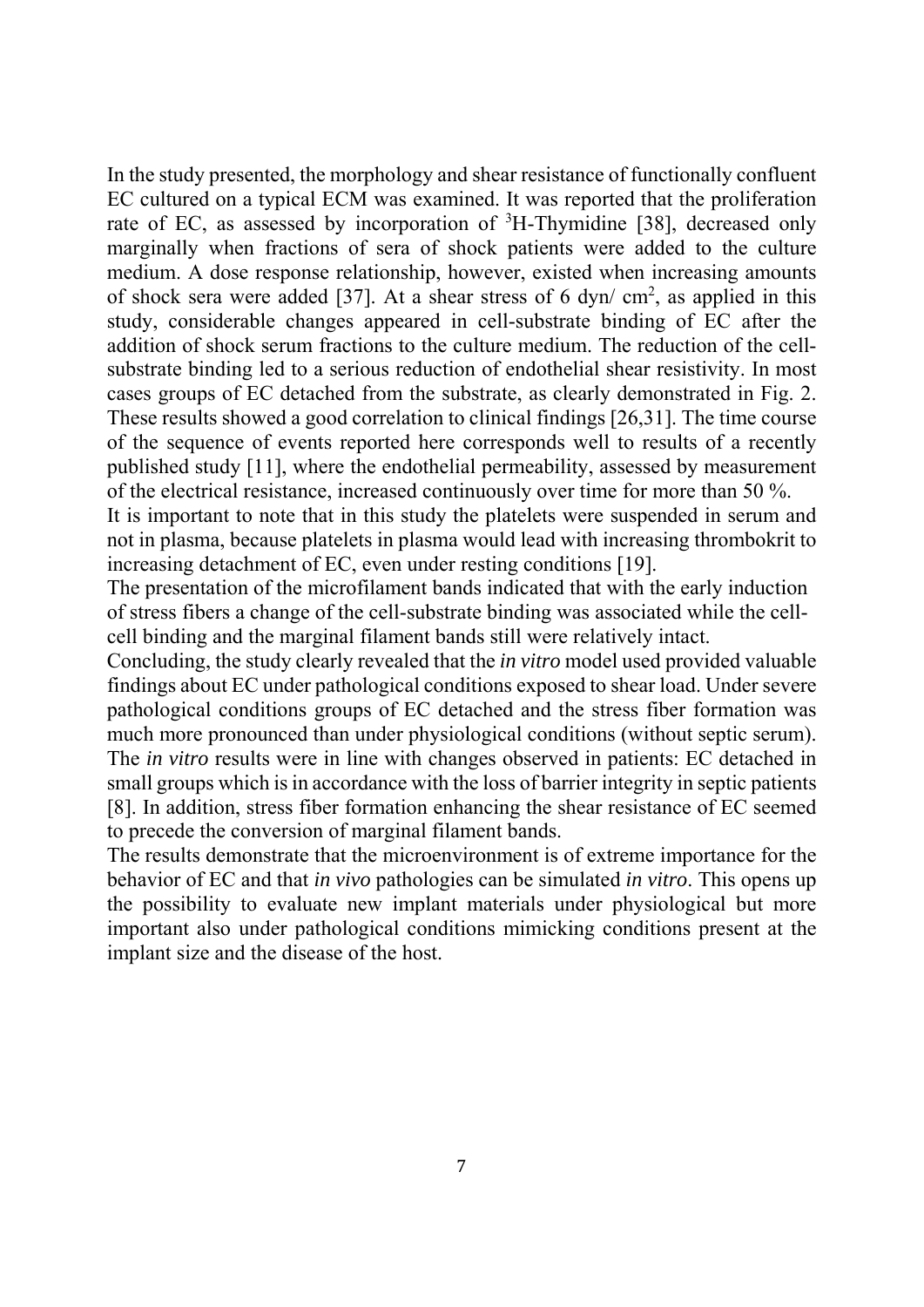#### **References**

- [1] D.C. Angus, W.T. Linde-Zwirble, J. Lidicker, G. Clermont, J. Carcillo and M.R. Pinsky, Epidemiology of severe sepsis in the United States: analysis of incidence, outcome, and associated costs of care, *Critical Care Medicine* **29** (2001), 1303-1310.
- [2] D.C. Angus and R.S. Wax, Epidemiology of sepsis: an update, *Critical Care Medicine* **29** (2001), S109-S116.
- [3] Anonymus, Ethical guidelines for publication in Clinical Hemorheology and Microcirculation: Update 2016, *Clinical Hemorheology and Microcirculation* **63** (2016),  $1 - 2$ .
- [4] M. Bevilacqua, J. Pober, G. Majeau, R. Cotran and M. Gimbrone, Interleukin 1 (IL-1) induces biosynthesis and cell surface expression of procoagulant activity in human vascular endothelial cells, *The Journal of Experimental Medicine* **160** (1984), 618-623.
- [5] N.V. Bogatcheva, J.G. Garcia and A.D. Verin, Role of tyrosine kinase signaling in endothelial cell barrier regulation, *Vascular Pharmacology* **39** (2002), 201-212.
- [6] M. Colucci, G. Balconi, R. Lorenzet, A. Pietra, D. Locati, M. Donati and N. Semeraro, Cultured human endothelial cells generate tissue factor in response to endotoxin, *Journal of Clinical Investigation* **71** (1983), 1893.
- [7] S.R. Coughlin, Protease-activated receptors in vascular biology, *Thrombosis and Haemostasis* **86** (2001), 298-307.
- [8] S.S. Dhillon, K. Mahadevan, V. Bandi, Z. Zheng, C.W. Smith and R.E. Rumbaut, Neutrophils, nitric oxide, and microvascular permeability in severe sepsis\*, *Chest* **128** (2005), 1706-1712.
- [9] D. Drenckhahn, Cell motility and cytoplasmic filaments in vascular endothelium, *Prog Appl Microcirc* **1** (1983), 53-70.
- [10] D. Drenckhahn and J. Wagner, Stress fibers in the splenic sinus endothelium in situ: molecular structure, relationship to the extracellular matrix, and contractility, *The Journal of Cell Biology* **102** (1986), 1738-1747.
- [11] E.D. Fox, D.S. Heffernan, W.G. Cioffi and J.S. Reichner, Neutrophils from critically ill septic patients mediate profound loss of endothelial barrier integrity, *Crit Care* **17** (2013), R226.
- [12] R.P. Franke, M. Gräfe, H. Schnittler, D. Seiffge, C. Mittermayer and D. Drenckhahn, Induction of human vascular endothelial stress fibres by fluid shear stress, *Nature* **307** (1984), 648-9.
- [13] D.E. Fry, Sepsis, systemic inflammatory response, and multiple organ dysfunction: the mystery continues, *The American Surgeon* **78** (2012), 1-8.
- [14] R.F. Furchgott and J.V. Zawadzki, The obligatory role of endothelial cells in the relaxation of arterial smooth muscle by acetylcholine, *Nature* **288** (1980), 373-376.
- [15] K. Galdal, T. Lyberg, S. Evensen, E. Nilsen and H. Prydz, Thrombin induces thromboplastin synthesis in cultured vascular endothelial cells, *Thrombosis and Haemostasis* **54** (1985), 373-376.
- [16] C.J. Garland, C.R. Hiley and K.A. Dora, EDHF: spreading the influence of the endothelium, *British Journal of Pharmacology* **164** (2011), 839-852.
- [17] A. Hall, Rho GTPases and the actin cytoskeleton, *Science* **279** (1998), 509-514.
- [18] E.A. Jaffe, R.L. Nachman, C.G. Becker and C.R. Minick, Culture of human endothelial cells derived from umbilical veins. Identification by morphologic and immunologic criteria, *Journal of Clinical Investigation* **52** (1973), 2745.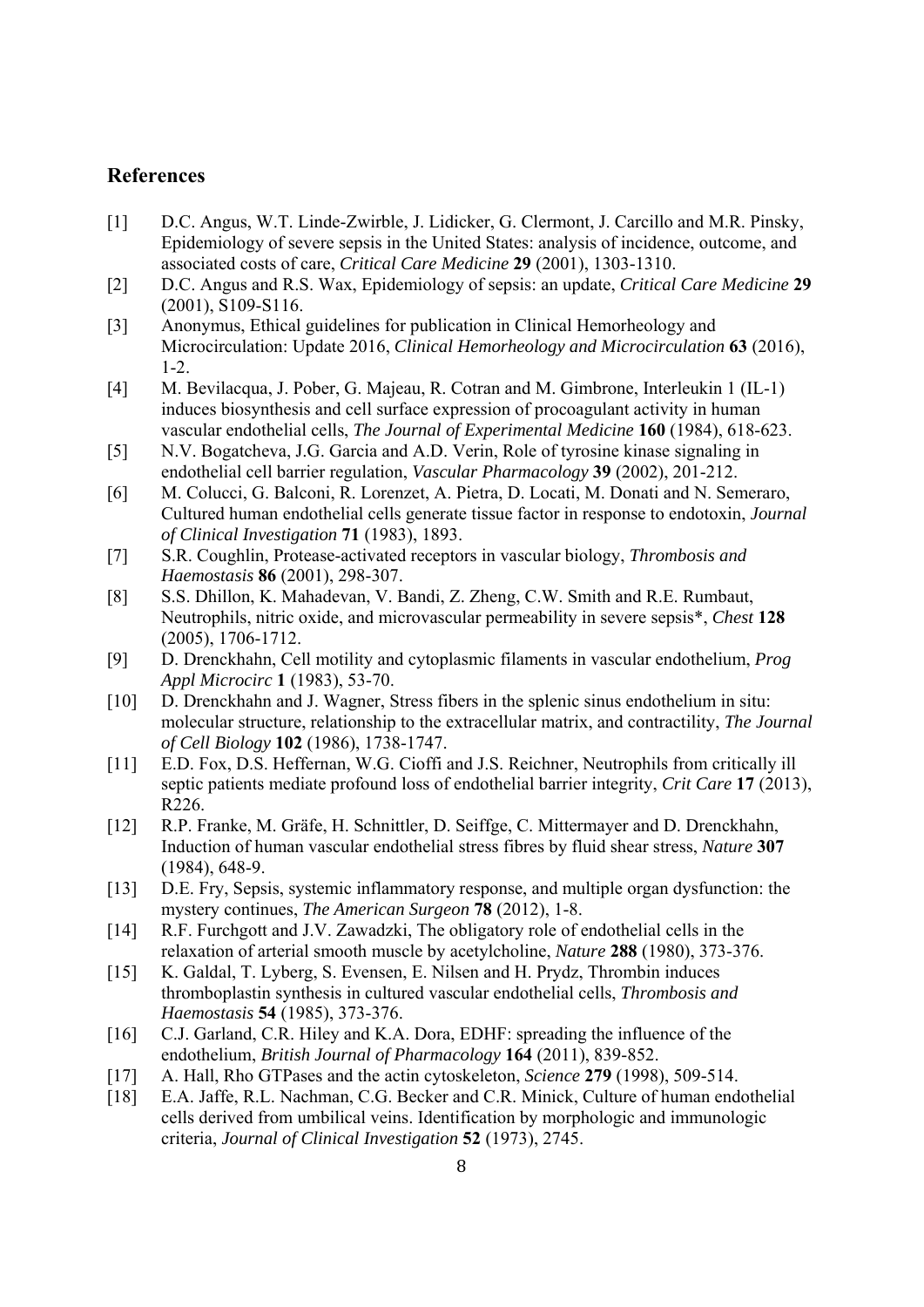- [19] A. Krüger, C. Mrowietz, A. Lendlein and F. Jung, Interaction of human umbilical vein endothelial cells (HUVEC) with platelets in vitro: Influence of platelet concentration and reactivity, *Clinical Hhemorheology and Microcirculation* **55** (2013).
- [20] P. Kumar, Q. Shen, C.D. Pivetti, E.S. Lee, M.H. Wu and S.Y. Yuan, Molecular mechanisms of endothelial hyperpermeability: implications in inflammation, *Expert Reviews in Molecular Medicine* **11** (2009), e19.
- [21] M. Lichtenauer, B. Goebel, M. Fritzenwanger, M. Forster, S. Betge, A. Lauten, H.R. Figulla and C. Jung, Simulated temporary hypoxia triggers the release of CD31+/Annexin+ endothelial microparticles: A prospective pilot study in humans, *Clinical Hemorheology and Microcirculation* **61** (2015), 83-90.
- [22] N.I. Lone and T.S. Walsh, Impact of intensive care unit organ failures on mortality during the five years after a critical illness, *American Journal of Respiratory and Critical Care Medicine* **186** (2012), 640-647.
- [23] C. Lutter, M. Nothhaft, A. Rzany, C.D. Garlichs and I. Cicha, Effect of specific surface microstructures on substrate endothelialisation and thrombogenicity: Importance for stent design, *Clinical Hemorheology and Microcirculation* **59** (2015), 219-233.
- [24] N. Matsuda and Y. Hattori, Vascular biology in sepsis: pathophysiological and therapeutic significance of vascular dysfunction, *Journal of Smooth Muscle Research* **43** (2007), 117-137.
- [25] A.J. Melchiorri, N. Hibino and J.P. Fisher, Strategies and techniques to enhance the in situ endothelialization of small-diameter biodegradable polymeric vascular grafts, *Tissue Engineering Part B: Reviews* **19** (2013), 292-307.
- [26] C. Mittermayer and H. Joachim, [Pathomorphology of intensive care treatment (author's transl)], *Z Rechtsmed* **78** (1976), 1-12.
- [27] S. Moncada, E. Higgs and J. Vane, Human arterial and venous tissues generate prostacyclin (prostaglandin X), a potent inhibitor of platelet aggregation, *The Lancet* **309** (1977), 18-21.
- [28] A.B. Moy, J. Van Engelenhoven, J. Bodmer, J. Kamath, C. Keese, I. Giaever, S. Shasby and D.M. Shasby, Histamine and thrombin modulate endothelial focal adhesion through centripetal and centrifugal forces, *Journal of Clinical Investigation* **97** (1996), 1020.
- [29] C.J. Murray and A.D. Lopez, *The global burden of disease, Vol. 1*, Cambridge, MA: Harvard University Press, 1996.
- [30] D. Palmieri, S. Capponi, A. Geroldi, M. Mura, P. Mandich and D. Palombo, TNFα induces the expression of genes associated with endothelial dysfunction through p38MAPK-mediated down-regulation of miR-149, *Biochemical and Biophysical Research Communications* **443** (2014), 246-251.
- [31] P. Paulus, C. Jennewein and K. Zacharowski, Biomarkers of endothelial dysfunction: can they help us deciphering systemic inflammation and sepsis?, *Biomarkers* **16** (2011), S11- S21.
- [32] S. Puricel, F. Cuculi, M. Weissner, A. Schmermund, P. Jamshidi, T. Nyffenegger, H. Binder, H. Eggebrecht, T. Munzel, S. Cook and T. Gori, Bioresorbable Coronary Scaffold Thrombosis Multicenter Comprehensive Analysis of Clinical Presentation, Mechanisms, and Predictors, *Journal of the American College of Cardiology* **67** (2016), 921-931.
- [33] M. Reinthaler, S. Braune, A. Lendlein, U. Landmesser and F. Jung, Platelets and coronary artery disease: Interactions with the blood vessel wall and cardiovascular devices, *Biointerphases* **11** (2016).